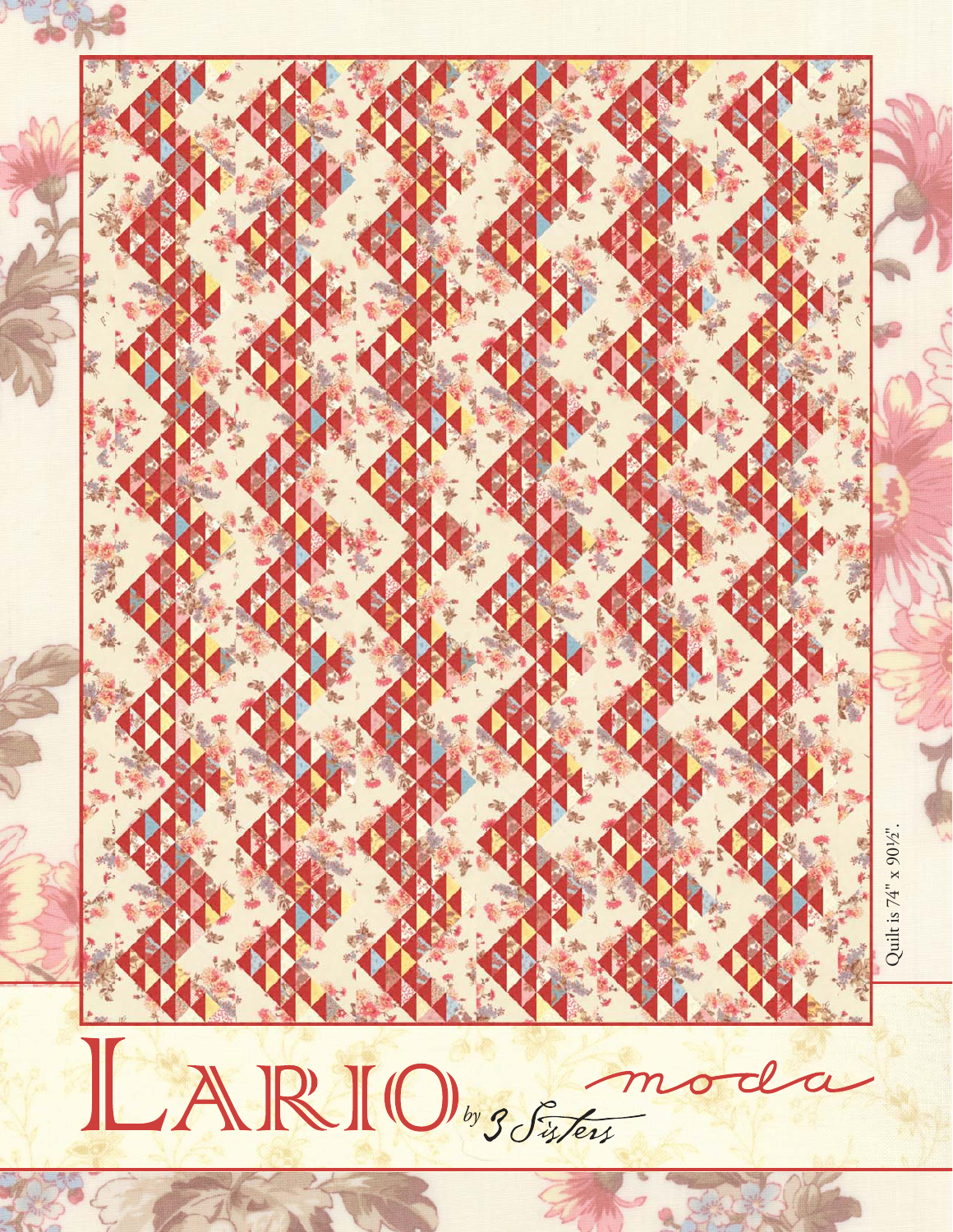# LARIO  $b$ *y*  $\frac{1}{2}$   $\int$   $\frac{1}{x}$   $\frac{1}{x}$

Quilt is 74" x 90½".

# **Cutting**

## **Print triangles:**

21–6½" x 22" strips 11–4" x 22" strips From the 11 strips, cut 54-4" squares Cut the squares twice on the diagonal to make 216 Print quarter square triangles

# **Red triangles and Binding:**

- 11-6½" x width of fabric strips cut the strips in half to make 22-6½" x 22" strips (You need 21-6½" x 22" strips.)
- 5-4" x width of fabric strips

From 5 strips, cut 48-4" squares (10 cuts per strip) Cut the squares twice on the diagonal to make 192 Red quarter square triangles

9-2½" x width of fabric strips

Sew the strips together using a diagonal seam to make the Binding.

# **Side and Corner Setting triangles and Borders:**

8–12½" x width of fabric strips

 From 8 strips, cut 24-12½" squares (3 cuts per strip) Cut the squares twice on the diagonal to make a total of 96 quarter square triangles (You need 90 quarter square triangles for Sides.)

1–6¾" x width of fabric strips

 From the strip, cut 6-6¾" squares Cut the squares once on the diagonal to make a total of 12 half square triangles for Corners)

5-3½" x width of fabric strips Sew the 5 strips together using a diagonal seam. This strip will be used to make the Borders. The length of the Borders will depend on the vertical length of your quilt top.

All instructions include a ¼" seam allowance. Press in the direction of the arrows. 22" measurement is approximate.

# **Quilt Construction**

(A) Select one Red and one 1 **Half Square Triangles** Print 6½" x 22" rectangle. Layer the Red and Print rectangles, right sides together, *the Print on the top*. Press.

 Following the LBQ 2" Triangle Exchange Paper directions, place the paper on top of the fabrics and pin. Sew on the dashed lines. Use a 50 weight thread and a shorter stitch length.



(B) Cut the triangles apart along the solid lines. *Do not remove the paper.* 



(C) Flip the triangle over so that the Red print is on the top. Press the half square triangle unit open towards the Red print. Trim the "dog ears" and remove the paper. One LBQ 2" Triangle Exchange Paper makes 28 half square triangle units.





Use 21 sheets of LBQ 2" Triangle Exchange Paper to make a total of 588 half square triangle units. (You will need 564 half square triangle units to make the quilt top.)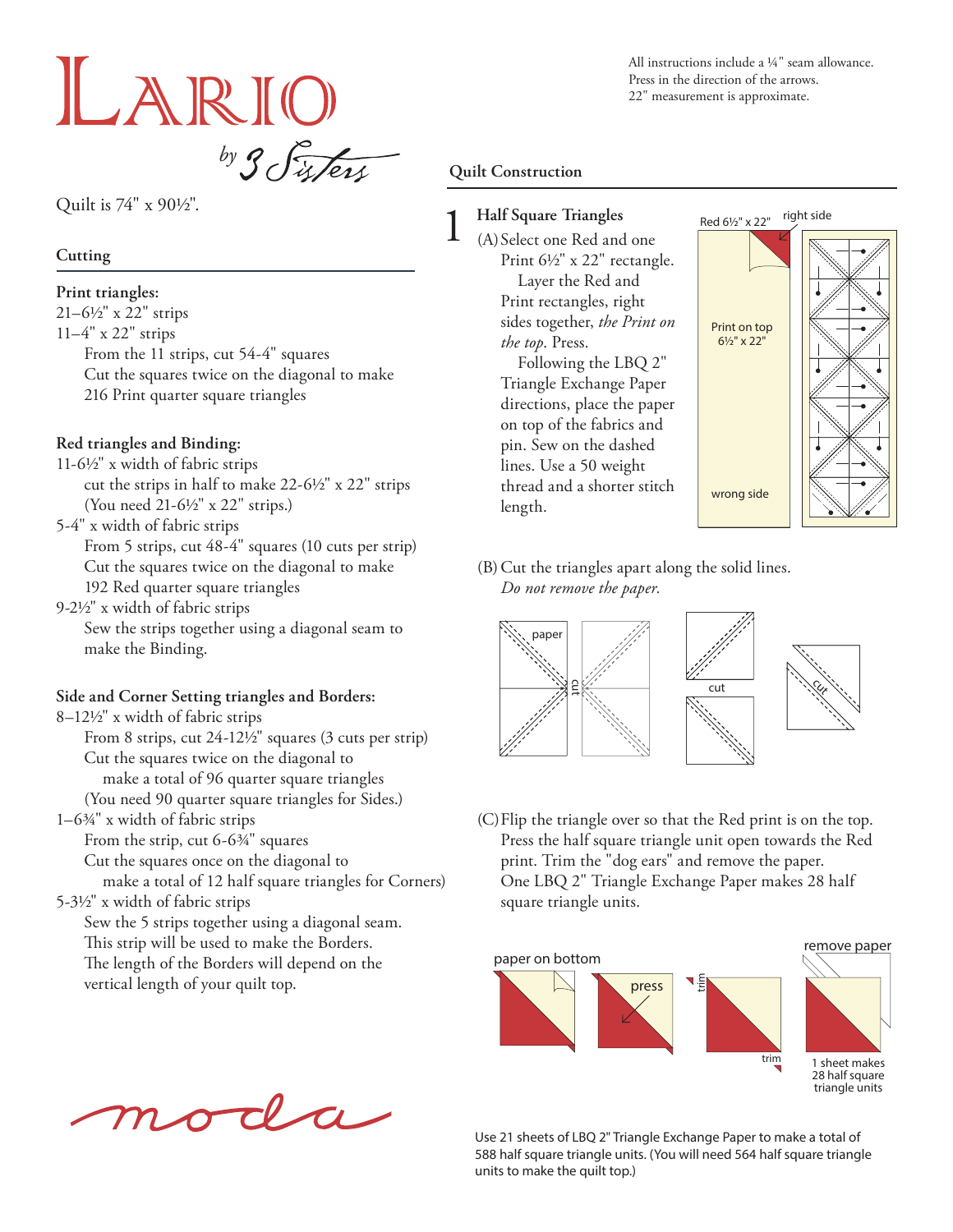(A) **Triangle A:** Join 4 Red quarter square triangles (QST) and 6 half square triangle units (HST) as shown. Repeat to make a total of 48-A Triangles.



(B) **Triangle B:** Join 4 Print quarter square triangles (QST) and 6 half square triangle units (HST) as shown. Repeat to make a total of 42-B Triangles.



(C) **Triangle C:** Join 4 Print quarter square triangles (QST) and 2 half square triangle units as shown. Repeat to make a total of 6-C Triangles.



(D) **Triangle D:** Join 4 Print quarter square triangles (QST) and 2 half square triangle units as shown. Repeat to make a total of 6-D Triangles.



*(You will have leftover half square triangle units.)*

- Triangle Blocks 3 **Quilt assembly:** *Assemble the quilt in vertical rows.* 
	- (A) **Row A:** Join 2-Corner Triangles, 7-Side Triangles and 8-A Triangles as shown below to make Row A. Press away from the A Triangles. Make 6.
		- (B) **Row B:** Join 1-C triangle, 8-Side triangles, 7-B Triangles, and 1-D triangle as shown below to make Row B. Press away from the B Triangles. Make 6.
		- (C) **Row A/B:** Combine one Row A and one Row B to make a Row A/B. Make 6 and sew the A/B rows together.
		- (D) **Borders:** *Measure the length of the quilt top through the center to determine the length to cut the Borders.*  Add the Borders to the sides of the quilt.
		- (E) Layer, quilt and bind. ENJOY!